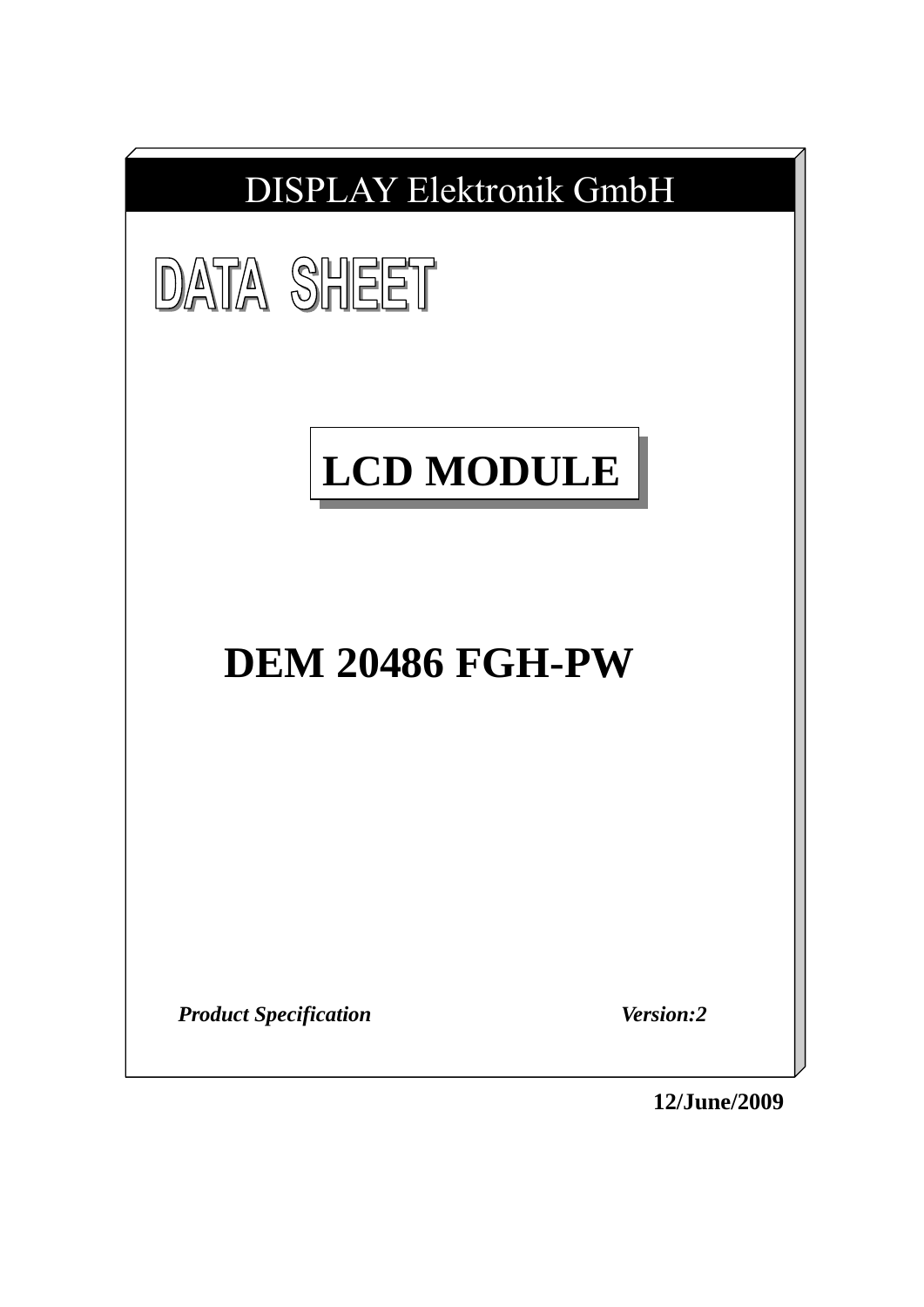# GENERAL SPECIFICATION

# MODULE NO. : DEM 20486 FGH-PW

CUSTOMER P/N:

| <b>Version No.</b> | <b>Change Description</b>  | <b>Date</b> |
|--------------------|----------------------------|-------------|
| $\boldsymbol{0}$   | <b>ORIGINAL VERSION</b>    | 14.11.2007  |
| 1                  | <b>ADDING VERSION</b>      | 17.03.2009  |
| 2                  | <b>CHANGE LED-RESISTOR</b> | 12.06.2009  |
|                    |                            |             |
|                    |                            |             |
|                    |                            |             |
|                    |                            |             |
|                    |                            |             |
|                    |                            |             |
|                    |                            |             |
|                    |                            |             |
|                    |                            |             |
|                    |                            |             |
|                    |                            |             |

| PREPARED BY: XYP | DATE: 17.03.2009 |
|------------------|------------------|
| APPROVED BY: MH  | DATE: 17.03.2009 |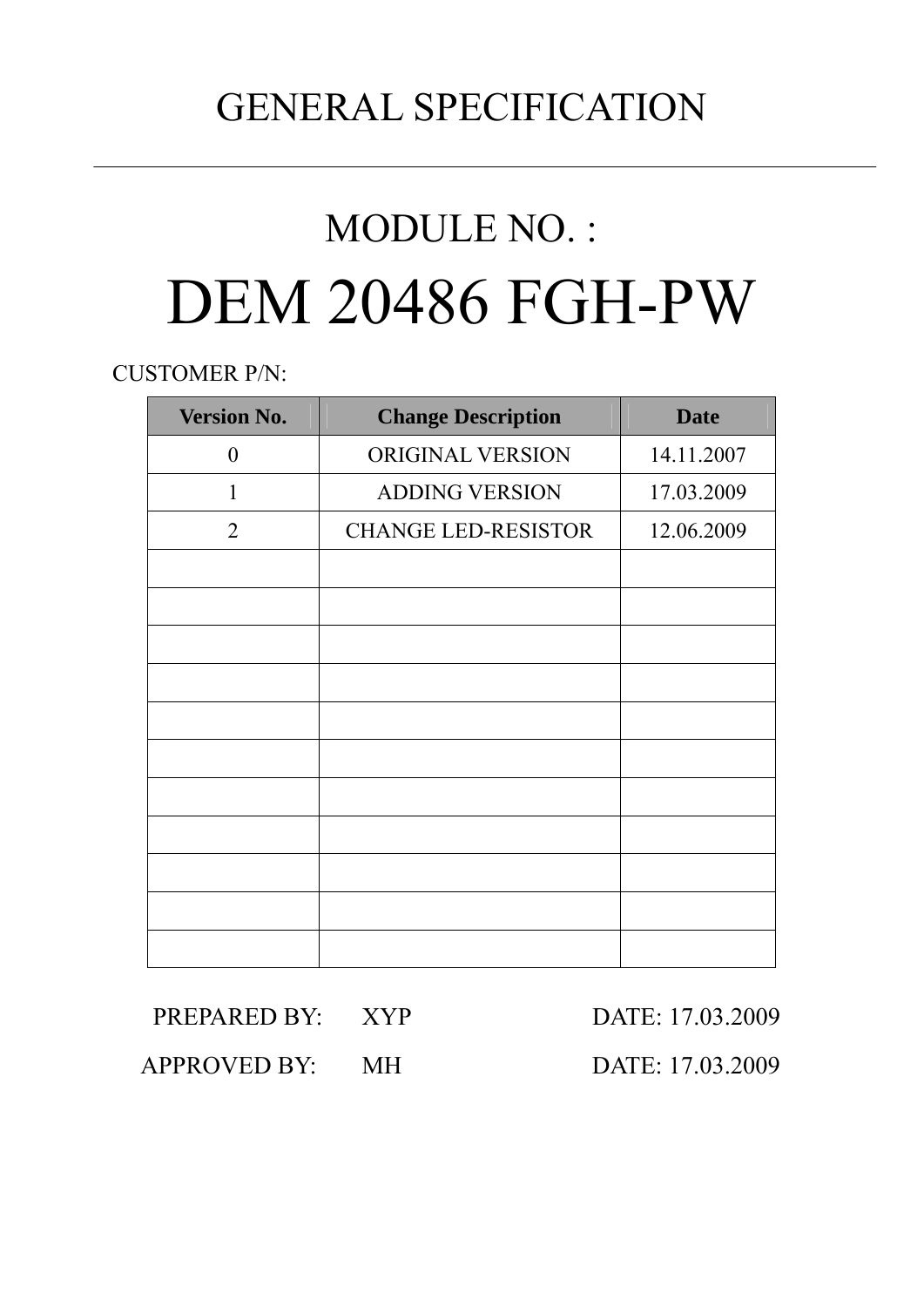# **CONTENTS**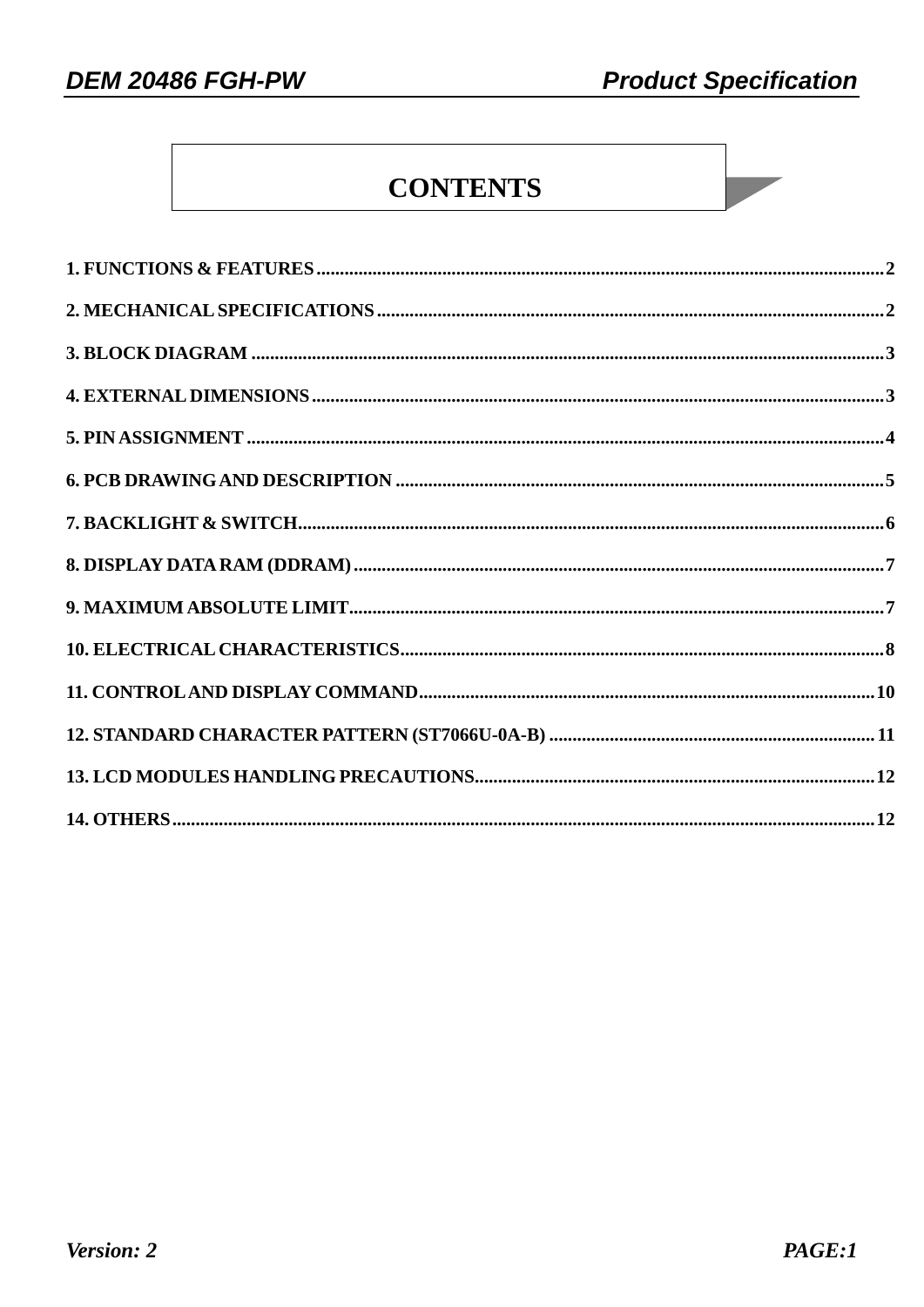# **1. FUNCTIONS & FEATURES**

| <b>MODULE NAME</b>           | <b>LCD</b> Type                                |
|------------------------------|------------------------------------------------|
| <b>DEM 20486 FGH-PW</b>      | <b>FSTN Transflective Positive Mode</b>        |
|                              |                                                |
| Viewing Direction            | $: 6$ o'clock                                  |
| Driving Scheme               | : $1/16$ Duty Cycle, $1/5$ Bias                |
| <b>Power Supply Voltage</b>  | $: 5.0$ Volt (typ.)                            |
| $V_{LCD} (V_{DD} V_0)$       | : $4.5$ Volt (typ.)                            |
| Backlight                    | : LED, White, Lightguide                       |
| Display contents             | $: 20 \times 4$ Characters                     |
| <b>Internal Memory</b>       | : CGROM (13,200 bits)                          |
|                              | : CGRAM $(64 \times 8 \text{ bits})$           |
|                              | : DDRAM $(80 \times 8)$ bits for Digits)       |
| <b>CGROM</b>                 | : CGROM of the ST7066U-0A-B                    |
| Interface                    | : Easy Interface with a 4-bit or 8-bit MPU     |
| <b>Operating Temperature</b> | : -20 $\rm{^{\circ}C}$ to +70 $\rm{^{\circ}C}$ |
| <b>Storage Temperature</b>   | : $-30^{\circ}$ C to $+80^{\circ}$ C           |
|                              |                                                |

# **2. MECHANICAL SPECIFICATIONS**

| <b>Character Pitch</b><br>: $4.10 \times 7.00 \text{ mm}$<br><b>Character Size</b><br>: $3.45 \times 6.35 \text{ mm}$<br>$\bullet$<br><b>Character Font</b><br>$: 5 \times 8$ dots<br>Dot Size<br>: $0.65 \times 0.75$ mm<br>Dot Pitch<br>$: 0.80 \times 0.70$ mm<br>$\bullet$<br>: $0.05 \text{ mm}$<br>Dot Gap | Module Size | : 98.00 x 60.00 x 14.50 mm |
|------------------------------------------------------------------------------------------------------------------------------------------------------------------------------------------------------------------------------------------------------------------------------------------------------------------|-------------|----------------------------|
|                                                                                                                                                                                                                                                                                                                  |             |                            |
|                                                                                                                                                                                                                                                                                                                  |             |                            |
|                                                                                                                                                                                                                                                                                                                  |             |                            |
|                                                                                                                                                                                                                                                                                                                  |             |                            |
|                                                                                                                                                                                                                                                                                                                  |             |                            |
|                                                                                                                                                                                                                                                                                                                  |             |                            |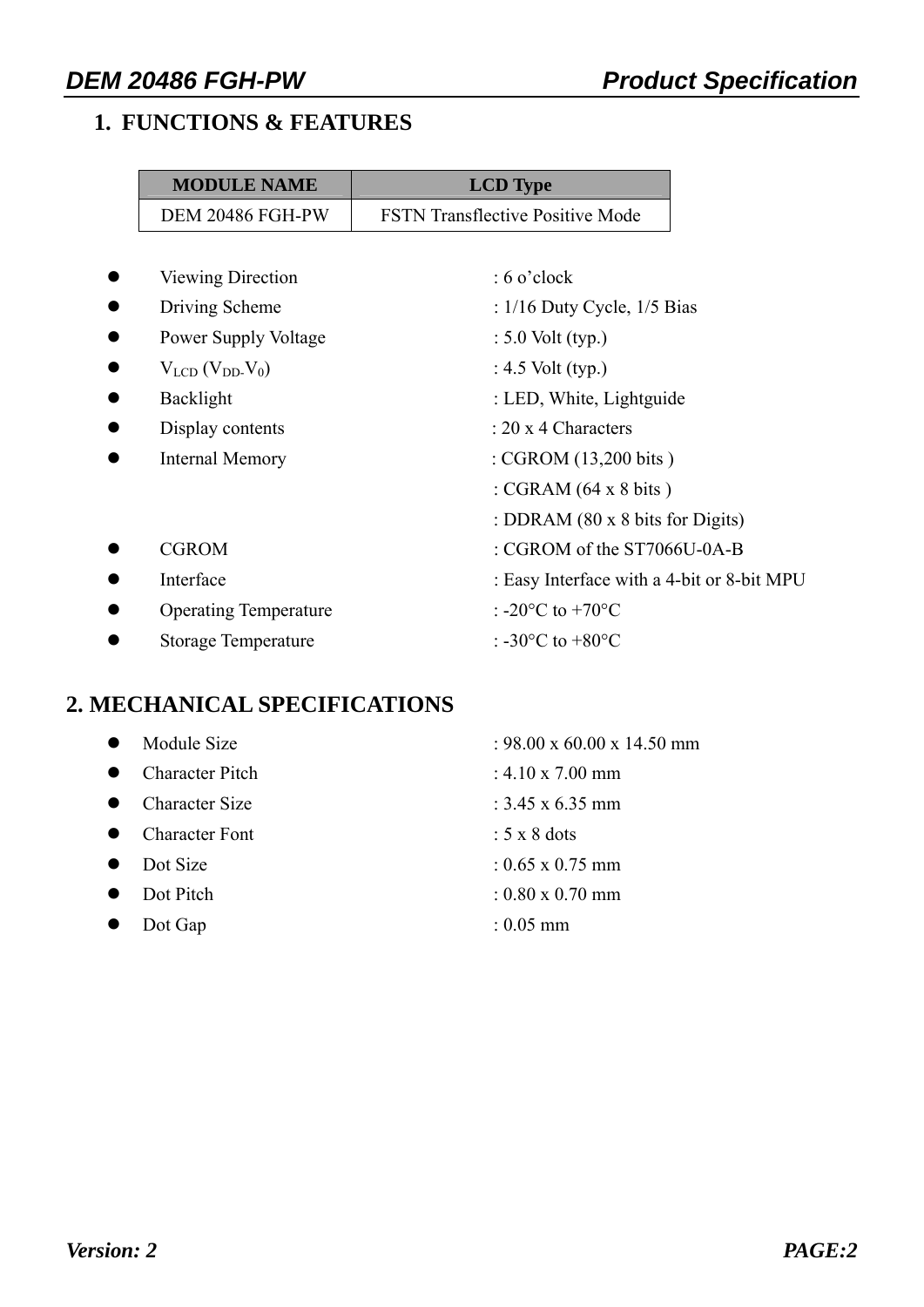### **3. BLOCK DIAGRAM**



# **4. EXTERNAL DIMENSIONS**

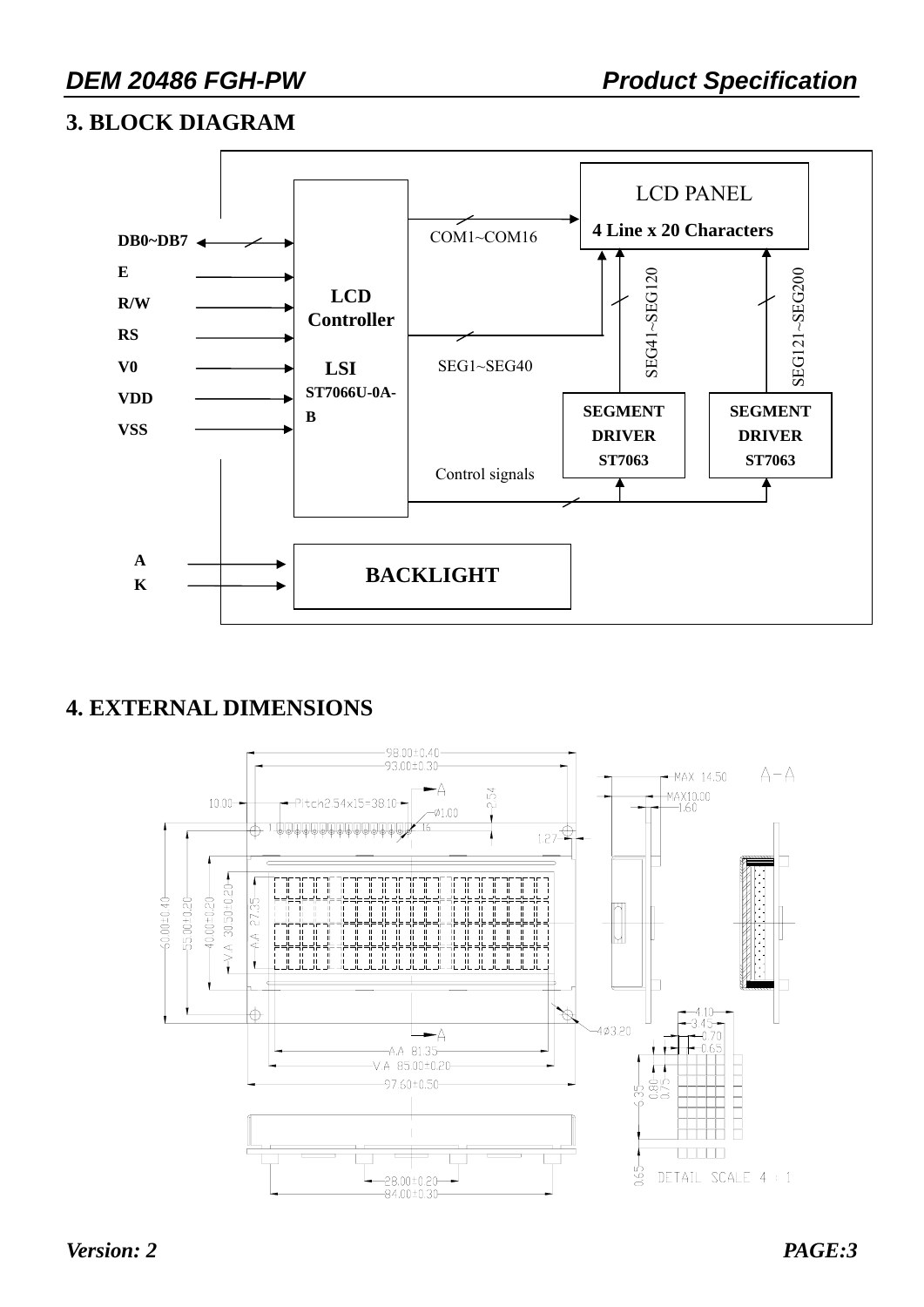# **5. PIN ASSIGNMENT**

| Pin No.        | <b>Symbol</b>    | <b>Function</b>                                                                                             |
|----------------|------------------|-------------------------------------------------------------------------------------------------------------|
|                | <b>VSS</b>       | Ground terminal of module                                                                                   |
| $\overline{2}$ | <b>VDD</b>       | Power supply of module $+5V$                                                                                |
| 3              | V <sub>0</sub>   | Power Supply for LCD                                                                                        |
| 4              | <b>RS</b>        | Register Select<br>RS=0Instruction Register<br>RS=1Data Register                                            |
| 5              | R/W              | Read or Write<br>$R/W=1$ Read<br>$R/W=0$ Write                                                              |
| 6              | E                | Enable                                                                                                      |
| 7              | D <sub>B</sub> 0 |                                                                                                             |
| 8              | DB1              |                                                                                                             |
| 9              | DB <sub>2</sub>  | Bi-directional Data Bus, Data Transfer is performed                                                         |
| 10             | DB <sub>3</sub>  | Once, thru DB0~DB7, in the case of interface data.<br>Length is 8-bits; and twice, thru DB4~DB7 in the case |
| 11             | DB4              | of interface data length is 4-bits.                                                                         |
| 12             | DB <sub>5</sub>  | Upper four bits first then lower four bits.                                                                 |
| 13             | DB <sub>6</sub>  |                                                                                                             |
| 14             | DB7              |                                                                                                             |
| 15             | $LED-(K)$        | Place also refer to 6.1 PCB Drawing and description                                                         |
| 16             | $LED-(A)$        | Place also refer to 6.1 PCB Drawing and description                                                         |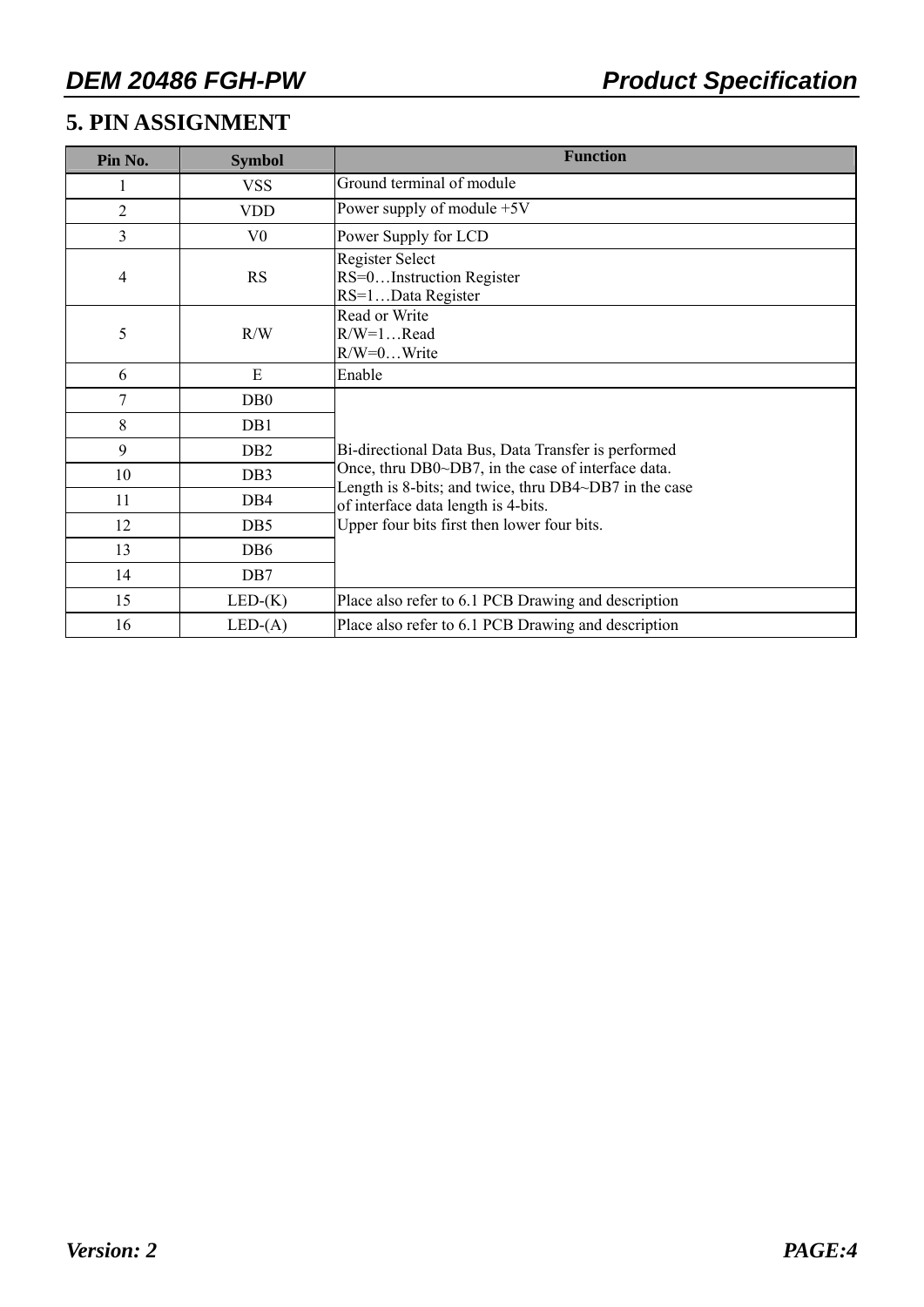### **6. PCB DRAWING AND DESCRIPTION**

#### **PCB Drawing**



Note: The part no. DEM20486 is printed on the PCB.

#### **DESCRIPTION:**

#### **6-1-1.The polarity of the pin 15 and the pin 16**

| LED Polarity $(1)$          |         |  |  |  |  |  |  |
|-----------------------------|---------|--|--|--|--|--|--|
| 15 Pin                      | 16Pin   |  |  |  |  |  |  |
| Anode                       | Cathode |  |  |  |  |  |  |
| $J3=J5=open$ $J2=J4=closed$ |         |  |  |  |  |  |  |

| LED Polarity $(1)$ |              |                               | LED Polarity $(2)$ |
|--------------------|--------------|-------------------------------|--------------------|
| 15 Pin             | 6Pin         | $15$ Pin                      | $16$ Pin           |
| Anode              | Cathode      | Cathode                       | Anode              |
| J3=J5=open         | J2=J4=closed | $J3=J5=$ closed $J2=J4=$ open |                    |

Note: In application module, J2=J4= open and J3=J5=closed

#### **6-1-2. The metal-bezel is set be on ground when the J1 is closed.**

Note: In application module, J1=closed

#### **6-1-3.The LED resistor should can be bridged when the J6 is open.**

Note: In application module, J6=open

#### **6-1-4.The R7 and the R8 are the LED resistor.**

Note: In application module, R7=33 Ohm, R8=47 Ohm.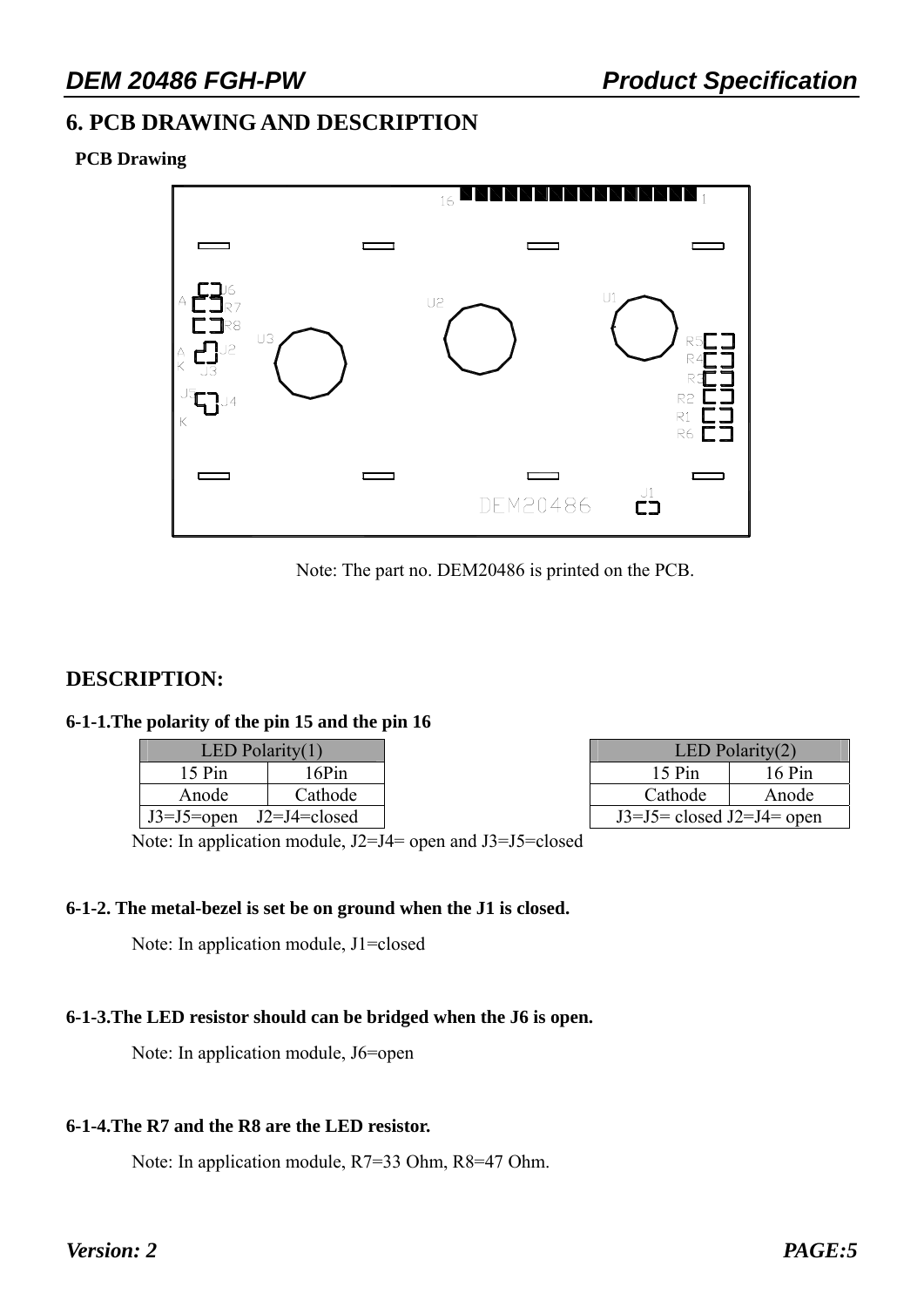# **7. BACKLIGHT & SWITCH**

| <b>Item</b>            | <b>Symbol</b> | MIN. | TYP. | MAX.  | Unit              | <b>Conditions</b>         |
|------------------------|---------------|------|------|-------|-------------------|---------------------------|
| Forward Voltage        | Vf            |      | 4.0  | 4.2   |                   | $If=60mA$                 |
| Forward Current        | If            |      | 60   |       | mA                |                           |
| Power Dissipation      | Pd            |      | 0.28 |       | W                 | If= $60mA$                |
| <b>Reverse Voltage</b> | <b>VR</b>     |      | 4.0  |       |                   |                           |
| <b>Reverse Current</b> | <b>IR</b>     |      | 0.8  |       | mA                |                           |
| Luminous Intensity     | Lv            | 60   | 80   |       | cd/m <sup>2</sup> | $If=4.0V$                 |
| Luminous Uniformity    | $\Delta$ Lv   | 70   |      |       | $\%$              | $If=4.0V$                 |
| Emission Wavelength    | X             | 0.27 |      | 0.3   |                   | If=15mA, $Ta=25^{\circ}C$ |
|                        |               | 0.75 |      | 0.315 | nm                | Each chip                 |



Remarks:

1. Unmarked tolerance is ±0.3,

3. Color: White<br>2. The material comply with RoHs.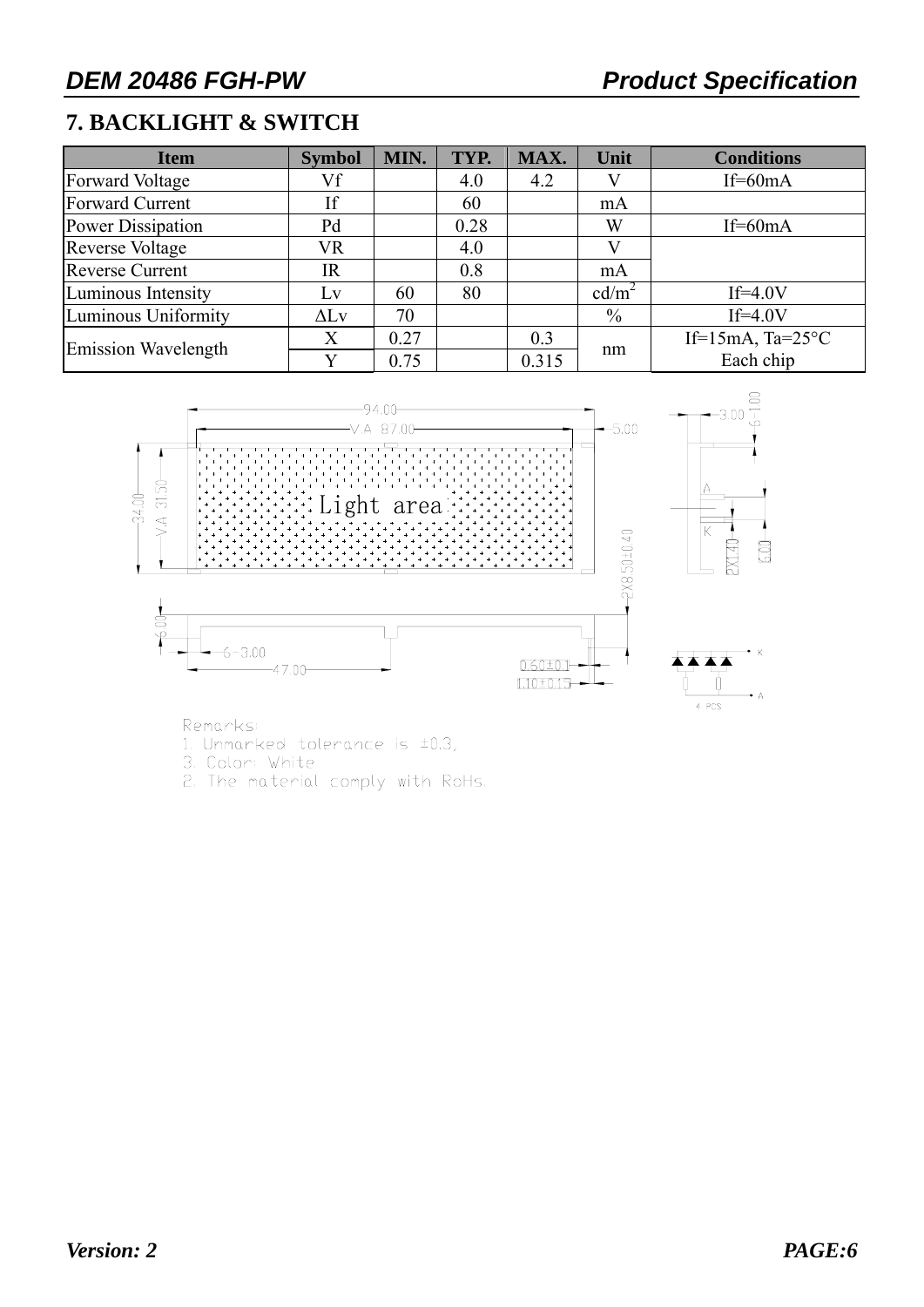# **8. DISPLAY DATA RAM (DDRAM)**

|                       |    |    |    |    |    |    |    |           |    |    |           |                |               |               |           |           | DISPLAY POSITION |    |    |    |  |       |         |
|-----------------------|----|----|----|----|----|----|----|-----------|----|----|-----------|----------------|---------------|---------------|-----------|-----------|------------------|----|----|----|--|-------|---------|
|                       |    | 2  | 3  | 4  | 5  | 6  |    | 8         | 9  | 10 | 11        | 12             | 13            | 14            | 15        | 16        | 17               | 18 | 19 | 20 |  |       |         |
| <b>FIRST</b><br>LINE  | 00 | 01 | 02 | 03 | 04 | 05 | 06 | 07        | 08 | 09 | <b>OA</b> | 0 <sub>B</sub> | <sub>OC</sub> | <sub>OD</sub> | <b>OE</b> | <b>OF</b> | 10               | 11 | 12 | 13 |  | DDRAM | ADDRESS |
| SECOND<br>LINE        | 40 | 41 | 42 | 43 | 44 | 45 | 46 | 47        | 48 | 49 | 4A        | 4B             | 4C            | 4D            | 4E        | 4F        | 50               | 51 | 52 | 53 |  |       |         |
| THIRDD<br><b>LINE</b> | 14 | 15 | 16 | 17 | 18 | 19 | 1A | 1B        | 1C | 1D | 1E        | 1F             | 20            | 21            | 22        | 23        | 24               | 25 | 26 | 27 |  |       |         |
| FOURTH<br>LINE        | 54 | 55 | 56 | 57 | 58 | 59 | 5A | <b>5B</b> | 5C | 5D | <b>5E</b> | 5F             | 60            | 61            | 62        | 63        | 64               | 65 | 66 | 67 |  |       |         |

# **9. MAXIMUM ABSOLUTE LIMIT**

| <b>Item</b>                | <b>Symbol</b> | <b>Standard value</b>         | Unit      |
|----------------------------|---------------|-------------------------------|-----------|
| Power supply voltage $(1)$ | $V_{DD}$      | $-0.3 \rightarrow 7.0$        |           |
| Power supply voltage (2)   | $V_0$         | $V_{DD}$ -13.5~ $V_{DD}$ +0.3 |           |
| Input voltage              | $V_{IN}$      | $-0.3 \sim V_{DD} + 0.3$      |           |
| Operating temperature      | Topr          | $-20 \rightarrow 70$          | $\circ$ C |
| Storage temperature        | <b>Tstg</b>   | $-30 \rightarrow 80$          | $\circ$   |

**\***Voltage greater than above may damage to the Circuit.

VDD > V1 > V2 > V3 > V4 > V5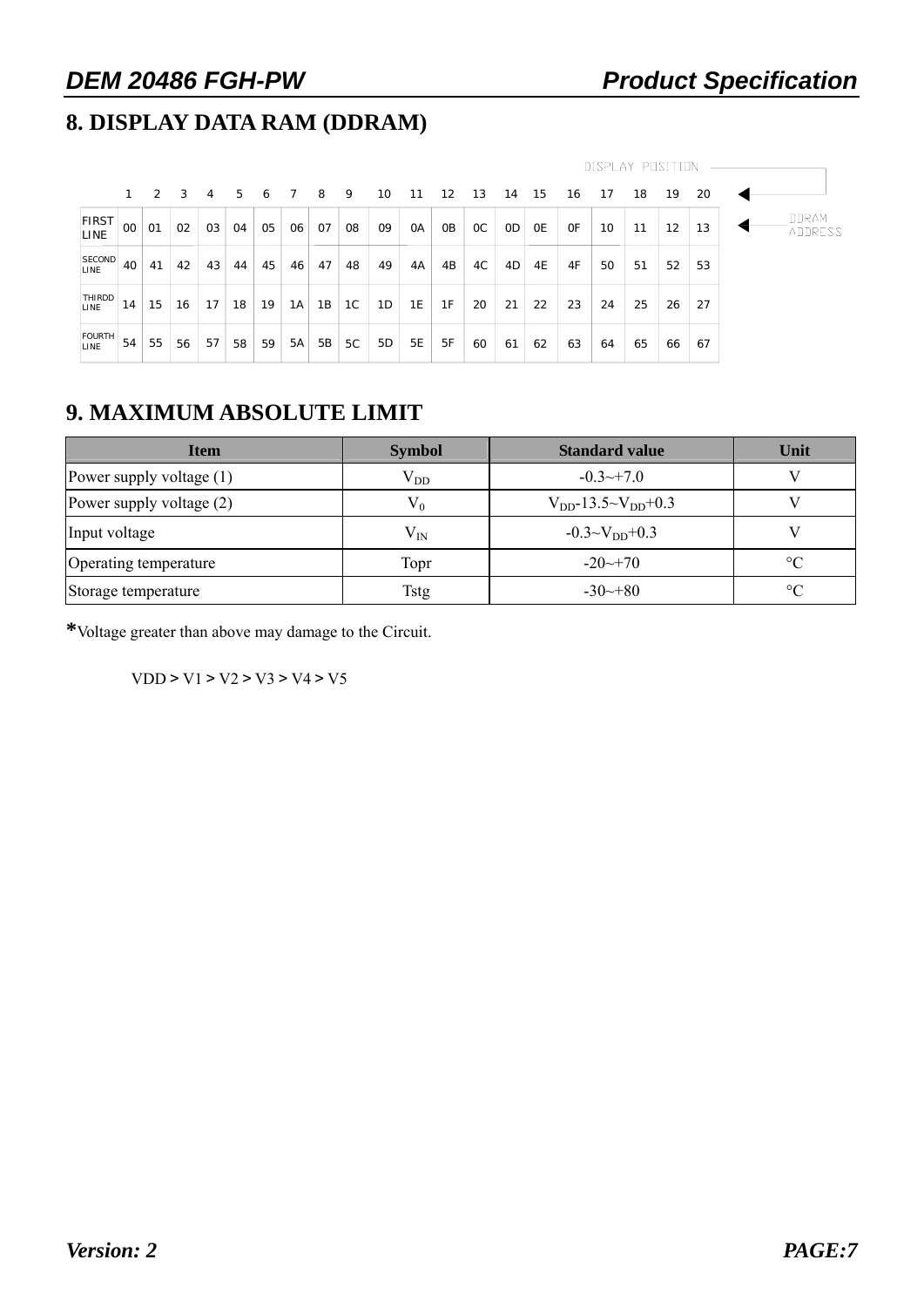# **10. ELECTRICAL CHARACTERISTICS**

#### **10-1 DC Characteristics**

|                            |               |      | <b>Standard Value</b> |            |                              |      |  |
|----------------------------|---------------|------|-----------------------|------------|------------------------------|------|--|
| <b>Item</b>                | <b>Symbol</b> | MIN  | TYP                   | <b>MAX</b> | <b>Test Condition</b>        | Unit |  |
| <b>Operating Voltage</b>   | $\rm V_{DD}$  | 4.5  |                       | 5.5        |                              |      |  |
| Supply Current             | IDD           | ---- | 0.35                  | 0.6        | $V_{DD} = 5V$ , fosc=270 kHz | mA   |  |
| <b>LCD Driving Voltage</b> | V l.CD        | 3.0  | 4.5                   | 13.0       | $V_{DD}$ -V5 (1/5,1/4 Bias)  |      |  |

#### **10-2 AC Characteristics**

#### **10-2-1 Write mode**

| <b>Characteristic</b>     | <b>Symbol</b> | <b>Min</b> | <b>Type</b> | <b>Max</b> | Unit | <b>Test PIN</b> |
|---------------------------|---------------|------------|-------------|------------|------|-----------------|
| E Cycle Time              | $t_C$         | 1200       |             |            | ns   | E               |
| E Rise Time               | $t_{R}$       |            |             | 25         | ns   | E               |
| E Fall Time               | te            | ---        |             | 25         | ns   | E               |
| E Pulse width             | $t_{\rm W}$   | 140        | ---         | ---        | ns   | E               |
| <b>Address Setup Time</b> | $t_{\rm SU1}$ |            | ---         |            | ns   | R/W, RS, E      |
| Address Hold Time         | $t_{H1}$      | 10         | ---         |            | ns   | R/W, RS, E      |
| Data Set-up Time          | $t_{\rm SU2}$ | 40         | ---         |            | ns   | $DB0\neg DB7$   |
| Data Hold Time            | $t_{H2}$      | 10         |             |            | ns   | $DB0\neg DB7$   |

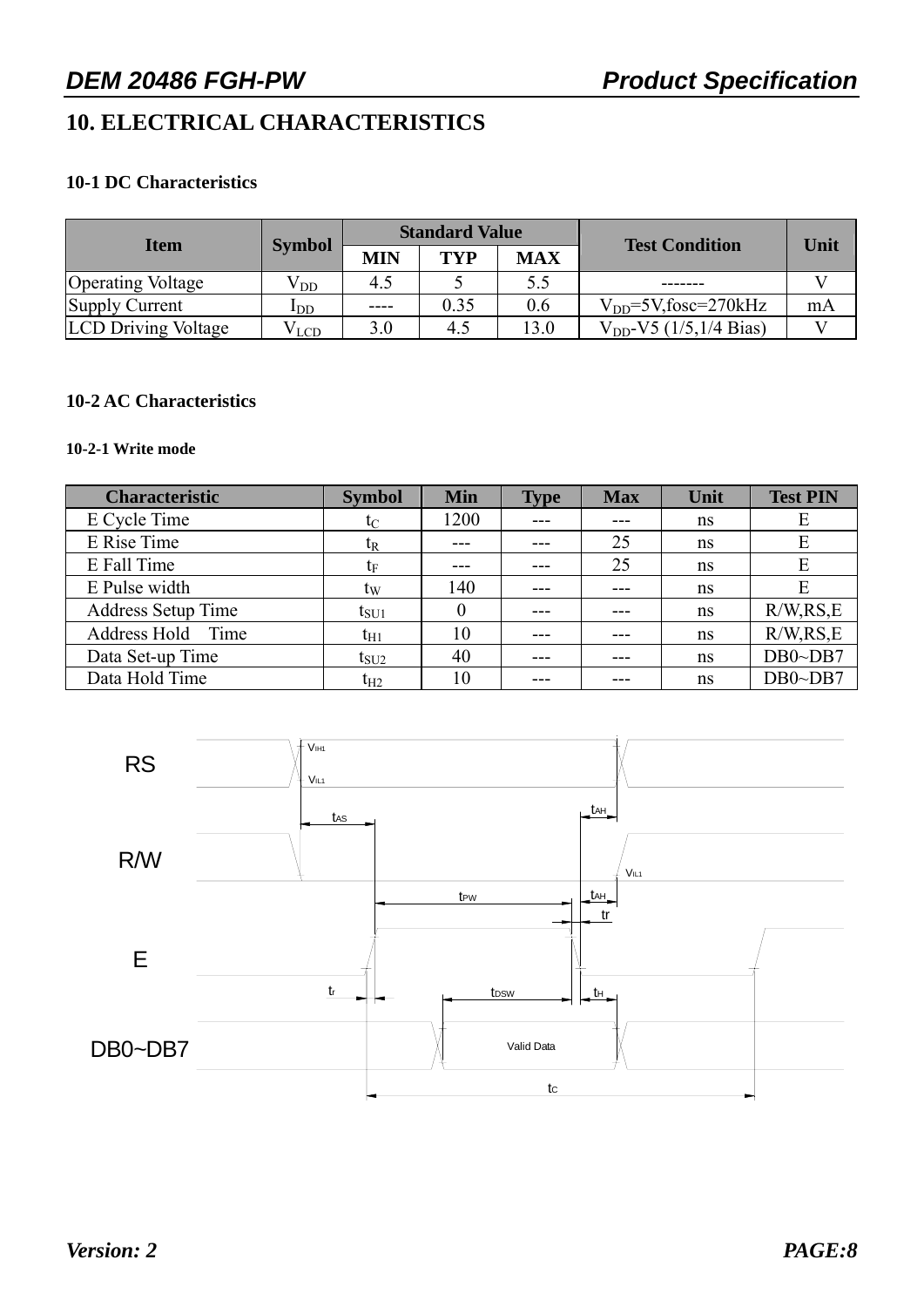#### **10-2-2 Read mode**

| <b>Characteristic</b> | <b>Symbol</b>    | <b>Min</b> | <b>Type</b> | <b>Max</b> | Unit | <b>Test PIN</b> |
|-----------------------|------------------|------------|-------------|------------|------|-----------------|
| E Cycle Time          | $t_C$            | 1200       | ---         |            | ns   | E               |
| E Rise Time           | t <sub>R</sub>   |            |             | 25         | ns   | E               |
| E Fall Time           | $\mathrm{t_{F}}$ |            |             | 25         | ns   | E               |
| E Pulse width         | tp <sub>w</sub>  | 140        |             |            | ns   | E               |
| Address Setup Time    | $t_{AS}$         |            |             |            | ns   | R/W, RS, E      |
| Address Hold Time     | $t_{\rm AH}$     | 10         |             |            | ns   | R/W, RS, E      |
| Data Setup Time       | $t_{\rm DDR}$    |            |             | 100        | ns   | $DB0\neg DB7$   |
| Data Hold Time        | $t_{\rm H}$      | 10         |             |            | ns   | $DB0\neg DB7$   |

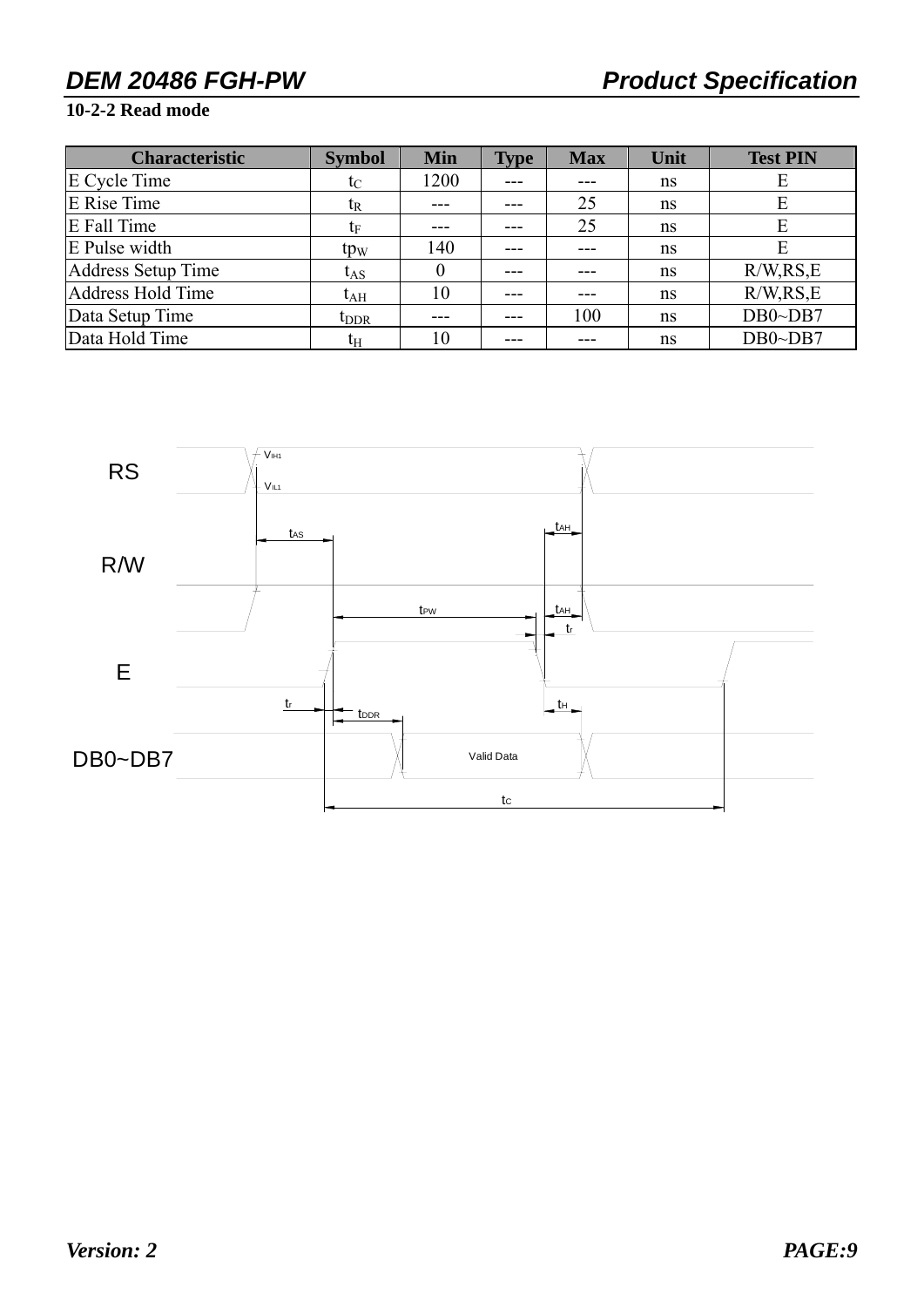# **11. CONTROL AND DISPLAY COMMAND**

| Command                                     | <b>RS</b>      | R/W              |                  | DB7 DB6 DB5    |                | DB4            | DB3                           | DB <sub>2</sub> | DB1           | DB <sub>0</sub> | <b>Execution</b> time<br>$(fose=270KHz)$ | Remark                                                                                                                                          |
|---------------------------------------------|----------------|------------------|------------------|----------------|----------------|----------------|-------------------------------|-----------------|---------------|-----------------|------------------------------------------|-------------------------------------------------------------------------------------------------------------------------------------------------|
| Clear<br>Display                            | $\mathbf{0}$   | $\theta$         | $\overline{0}$   | $\theta$       | $\theta$       | $\Omega$       | $\theta$                      | $\theta$        | $\theta$      | 1               | 1.52ms                                   | Write"20H" to DDRAM. And set<br>DDRAM address to "00H" from<br><b>AC</b>                                                                        |
| Return<br>home                              | $\mathbf{0}$   | $\theta$         | $\mathbf{0}$     | $\mathbf{0}$   | $\theta$       | $\theta$       | $\theta$                      | $\theta$        | 1             | $\mathbf X$     | 1.52ms                                   | Set DDRAM address to "00H"<br>from AC and return cursor to its<br>original position if shifted. The<br>contents of DDRAM are<br>not<br>changed. |
| Entry mode<br><b>Set</b>                    | $\overline{0}$ | $\mathbf{0}$     | $\mathbf{0}$     | $\theta$       | $\Omega$       | $\theta$       | $\theta$                      | 1               | I/D           | S               | 37us                                     | Sets cursor move direction and<br>specifies display<br>shift.<br>These<br>operations are performed during<br>data write and read.               |
| Display<br>on/off<br>control                | $\mathbf{0}$   | $\boldsymbol{0}$ | $\boldsymbol{0}$ | $\mathbf{0}$   | $\theta$       | $\mathbf{0}$   | $\mathbf{1}$                  | D               | $\mathcal{C}$ | B               | 37us                                     | $D=1$ : entire display on<br>$C=1$ : cursor on<br>$B=1$ : cursor position on                                                                    |
| Cursor<br><sub>or</sub><br>Display<br>Shift | $\mathbf{0}$   | $\theta$         | $\boldsymbol{0}$ | $\mathbf{0}$   | $\theta$       | 1              | S/C                           | R/L             | $\mathbf X$   | $\mathbf X$     | 37us                                     | Set cursor moving and display<br>shift control bit, and the direction,<br>without changing DDRAM data.                                          |
| function<br>Set                             | $\mathbf{0}$   | $\theta$         | $\boldsymbol{0}$ | $\mathbf{0}$   | $\mathbf{1}$   | <b>DL</b>      | N                             | F               | X             | $\mathbf{X}$    | 37us                                     | DL: interface data is 8/4 bits<br>N: number of line is $2/1$<br>F: font size is $5x11/5x8$                                                      |
| Set<br><b>CGRAM</b><br>address              | $\mathbf{0}$   | $\boldsymbol{0}$ | $\mathbf{0}$     | 1              |                |                | $AC5$ $AC4$ $AC3$ $AC2$       |                 | AC1           | AC0             | 37us                                     | Set CGRAM address in address<br>counter                                                                                                         |
| Set<br><b>DDRAM</b><br>address              | $\theta$       | $\boldsymbol{0}$ | 1                |                |                |                | $AC6$ $AC5$ $AC4$ $AC3$ $AC2$ |                 | AC1           | AC0             | 37us                                     | Set DDRAM address in address<br>counter                                                                                                         |
| Read busy<br>flag $\&$<br>address           | $\mathbf{0}$   | $\mathbf{1}$     | BF               |                |                |                | $AC6$ $AC5$ $AC4$ $AC3$ $AC2$ |                 |               | AC1 AC0         | 0us                                      | Whether during internal operation<br>or not can be known by reading<br>The contents of address<br>BF.<br>counter can also be read.              |
| Write data<br>to RAM                        | 1              | $\boldsymbol{0}$ | D7               | D <sub>6</sub> | D <sub>5</sub> | D <sub>4</sub> | D <sub>3</sub>                | D <sub>2</sub>  | D1            | D <sub>0</sub>  | 37us                                     | Write data into internal RAM<br>(DDRAM/CGRAM)                                                                                                   |
| Read data<br>from RAM                       | 1              | $\mathbf{1}$     | D7               | D <sub>6</sub> | D <sub>5</sub> | D <sub>4</sub> | D <sub>3</sub>                | D <sub>2</sub>  | D1            | D <sub>0</sub>  | 37 <sub>us</sub>                         | Read data from internal RAM<br>(DDRAM / CGRAM)                                                                                                  |

#### **Note:**

Be sure the ST7066U is not in the busy state (BF=00 before sending an instruction from the MPU to the ST7066U. If an instruction is sent without checking the busy flag, the time between the first instruction and next instruction will take much longer than the instruction time itself. Refer to instruction table for the list of each instruction execution time.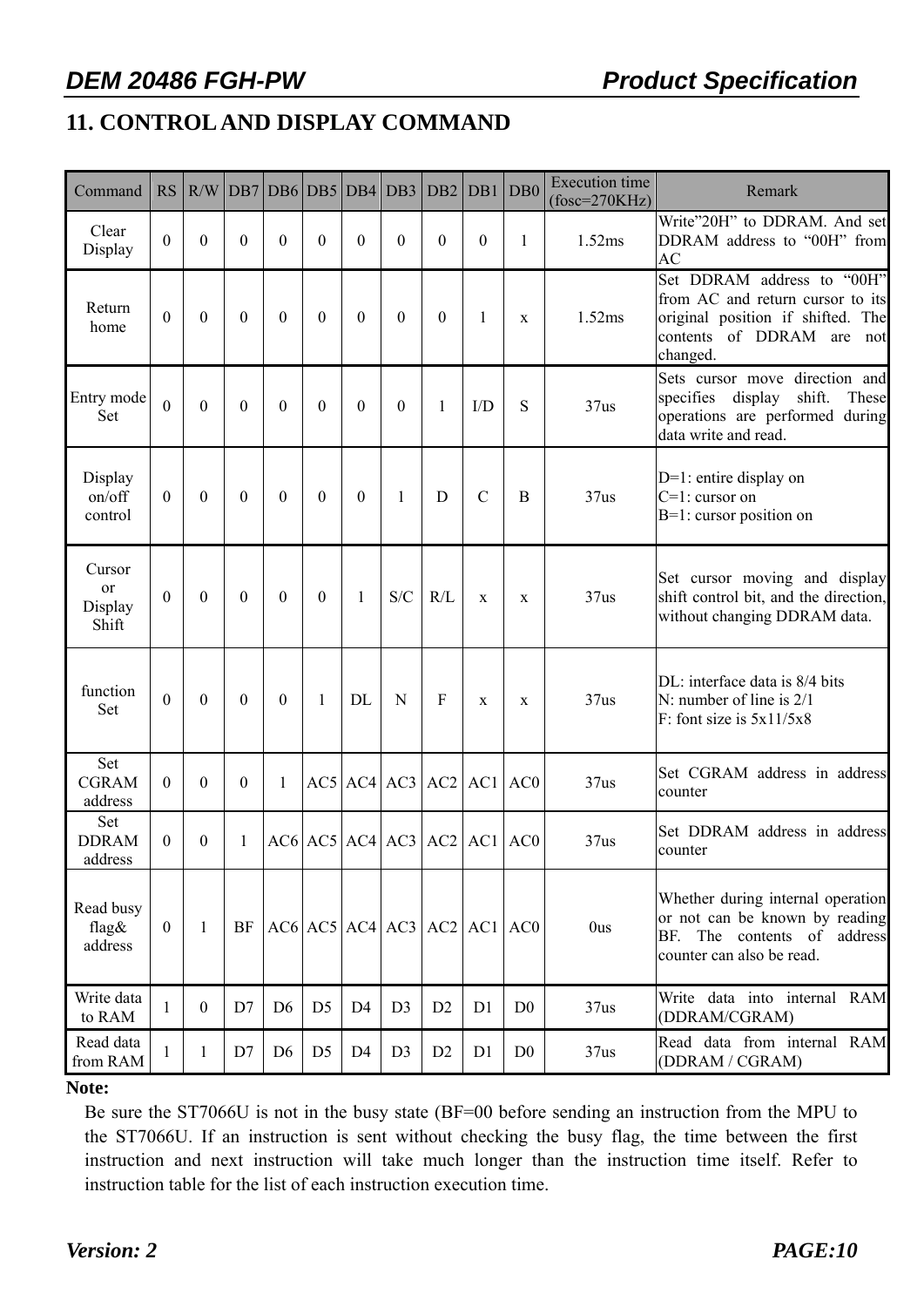# **12. STANDARD CHARACTER PATTERN (ST7066U-0A-B)**

| Upper(4bit)                                                | 0000         | 0001 | 0010          | 0011                         | 0100                 | 0101               | 0110             | 0111               | 1000 | 1001 | 10010         | 1011                     | 1100                    | 1101                | 1110                                | 1111                  |
|------------------------------------------------------------|--------------|------|---------------|------------------------------|----------------------|--------------------|------------------|--------------------|------|------|---------------|--------------------------|-------------------------|---------------------|-------------------------------------|-----------------------|
| $\texttt{Low} \texttt{em}(\texttt{4}\texttt{bit})$<br>0000 | CGRAM<br>(1) |      |               | <br>M                        | 郿                    | H                  | 酮                | الأبابي<br>医中国     |      |      |               | -----                    | H                       | ---<br>33 H<br>---  | Ŧ.                                  | 麒麟                    |
| 0001                                                       | (2)          |      | t             | Í                            | ---                  | 医胃炎<br>İ<br>ш      | æ                | 鼬                  |      |      | 瞴             | -----<br>i               | m<br><b>SHILL</b>       | alah                | <b>ALC 198</b><br>- -<br><br>alah s |                       |
| 0010                                                       | (3)          |      | ă E           | $\qquad \qquad \blacksquare$ | ---                  | 團                  | H                | 睜                  |      |      | Ħ             | ₽                        | H<br>88                 | п<br>н              | alah s                              |                       |
| 0011                                                       | (4)          |      | ₩             | Ш.                           | i                    | .                  |                  | 33 H<br>ш.<br>---- |      |      | Ē             | H                        | ---<br>----             | ,,,,,,<br>5.<br>ш,  | .<br>a at<br>-94                    |                       |
| 0100                                                       | (5)          |      | 畫             | H.                           | I                    | -----<br>Î         | жă               | Ŧ                  |      |      | $\Rightarrow$ | 22522<br>÷.              | i.<br>ы                 | m                   | ă                                   | B<br>ī.               |
| 0101                                                       | (6)          |      | ÷<br>Ļ.<br>×. | -----<br>Essa d              | 麗                    | ┋                  | <br>評評<br>ala al | Ē                  |      |      | 88            | 4<br>---                 | <b>SHIP</b>             | Ħ                   | 瑡                                   | 鼺                     |
| 0110                                                       | (7)          |      | <b>FR</b>     | ш<br>En els                  |                      | $\frac{1}{2}$      | H<br>ē.          | š                  |      |      | ----          | 躙                        | <b>FREE</b><br>----     | .                   |                                     |                       |
| 0111                                                       | (8)          |      | Ť.            | ----                         | ---<br><b>A 6 6</b>  | Ē<br>ľ<br>Ħ        | H<br>والمام      | Ħ.                 |      |      | .<br>Ħ        | <br>-----                | W                       | ---<br>alah sa<br>m | a pro                               | Đ                     |
| 1000                                                       | (1)          |      | $\oplus$      | 医原理<br>İ<br>œ.<br>ᄨ          | H                    | E<br>E<br>۰.<br>E. | Ē<br>医胃<br>Ŧ     | m                  |      |      | н<br>9        | H<br>- 3                 | ----<br>軸               | Ē<br>I.             | 溝                                   | -----<br>W            |
| 1001                                                       | (2)          |      | 隼             | $\blacksquare$<br>53<br>- -  | I                    | E<br>Е             | 重                | a ala<br>a a a     |      |      |               | Ħ                        | F                       | H<br>I              | E<br>н.                             | W<br>E                |
| 1010                                                       | (3)          |      | Η.            | 85<br>99                     | 事                    | <br>€<br>فارتباط   | m.<br>Ħ          | 龖                  |      |      | -----         | निष्णु                   | Ē                       | İ<br>₽              | п<br>Ï<br>۳                         | ₩.                    |
| 1011                                                       | (4)          |      | ×.<br>÷.      | ы.<br>Ħ                      | E<br>Ë<br>п          | æ<br>H             | Е<br>m           | UT.<br>ቈ           |      |      | TI.           | æ                        | Е<br>E<br><b>MARKET</b> | 鼺                   |                                     | m                     |
| 1100                                                       | (5)          |      | Ħ             | a,                           | E                    | ÷                  | H                | i                  |      |      | Ħ             | laini)<br>đ.<br>н.<br>ы. | 讕                       | Ħ                   | 矔                                   | 膷                     |
| 1101                                                       | (6)          |      | -----         | -----<br>-222                | Ħ                    | ang.<br>H          | 鬬                | T.                 |      |      | Ш.            | m<br>Ŧ.                  | J.                      | н.<br>---           | 嚸                                   | шn<br>- - - - -<br>нu |
| 1110                                                       | (7)          |      | 22            | Ŧ.                           | i<br>!<br>犁          | 用                  | d.               | Ħ                  |      |      | 驧<br>الأفاعاء | Ħ                        | 躢                       | m,                  | <br>71<br>١                         |                       |
| 1111                                                       | (8)          |      | €             | أسبب                         | ---<br>Ī<br>Ē<br>- - | <b>Andrew</b>      | ۳                | H.                 |      |      | Ŧ.<br>ŧ       | Ē<br>۳                   | 剰<br>н                  | H.                  | <b>BLUE</b><br>an a<br>E<br>a.      |                       |